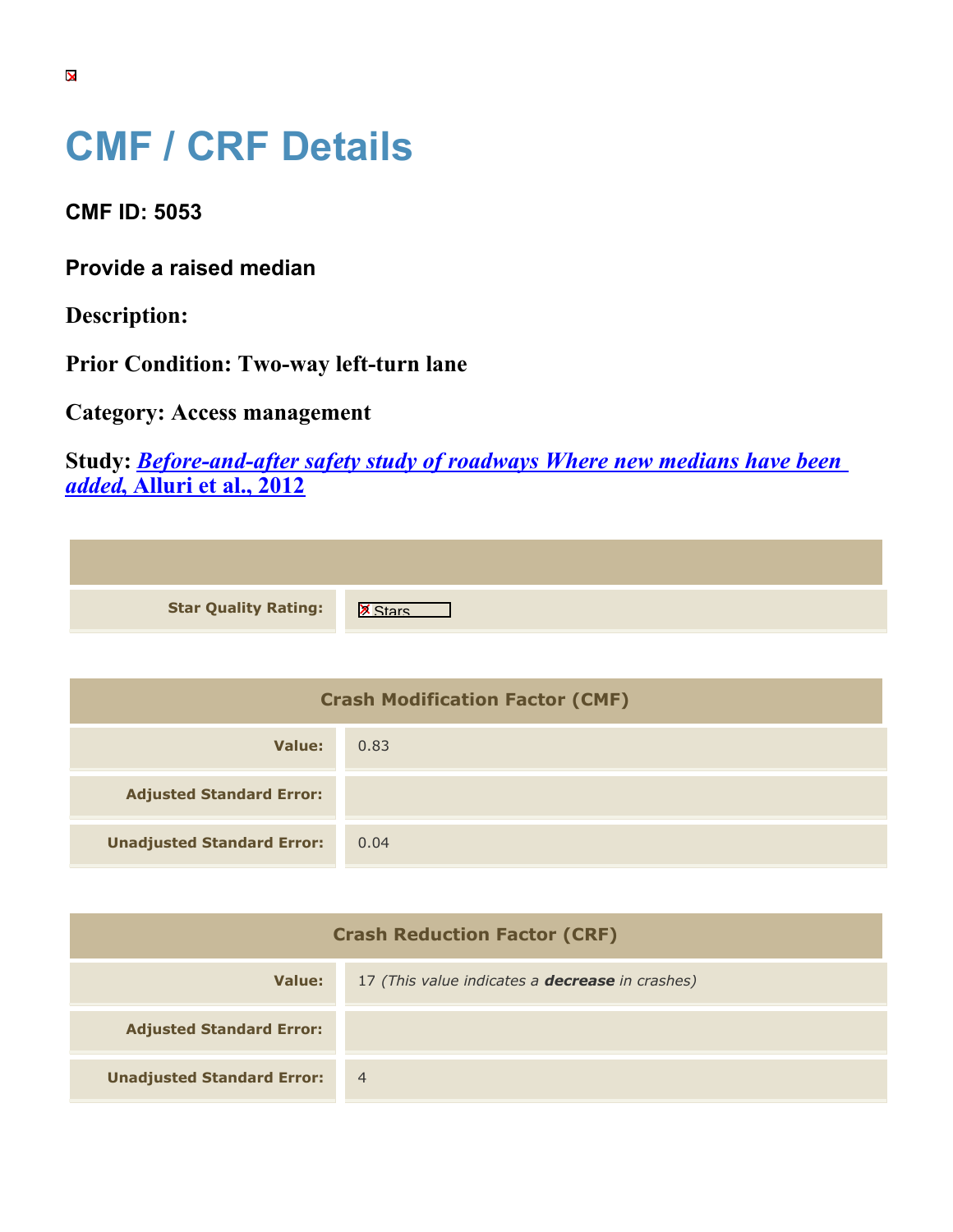| <b>Applicability</b>                    |                                                    |
|-----------------------------------------|----------------------------------------------------|
| <b>Crash Type:</b>                      | Rear end                                           |
| <b>Crash Severity:</b>                  | All                                                |
| <b>Roadway Types:</b>                   | Principal Arterial Other                           |
| <b>Number of Lanes:</b>                 | 2,4,6                                              |
| <b>Road Division Type:</b>              | Divided by TWLTL                                   |
| <b>Speed Limit:</b>                     |                                                    |
| <b>Area Type:</b>                       | Urban and suburban                                 |
| <b>Traffic Volume:</b>                  | 10500 to 57000 Annual Average Daily Traffic (AADT) |
| <b>Time of Day:</b>                     | All                                                |
| If countermeasure is intersection-based |                                                    |
| <b>Intersection Type:</b>               |                                                    |
| <b>Intersection Geometry:</b>           |                                                    |
| <b>Traffic Control:</b>                 |                                                    |
| <b>Major Road Traffic Volume:</b>       |                                                    |

| <b>Traffic Control:</b>           |  |
|-----------------------------------|--|
| <b>Major Road Traffic Volume:</b> |  |
| <b>Minor Road Traffic Volume:</b> |  |
|                                   |  |

 $\overline{\phantom{a}}$ 

| <b>Development Details</b>       |                |
|----------------------------------|----------------|
| <b>Date Range of Data Used:</b>  | 2003 to 2010   |
| <b>Municipality:</b>             |                |
| State:                           | - FL           |
| <b>Country:</b>                  | <b>USA</b>     |
| <b>Type of Methodology Used:</b> | $\overline{3}$ |